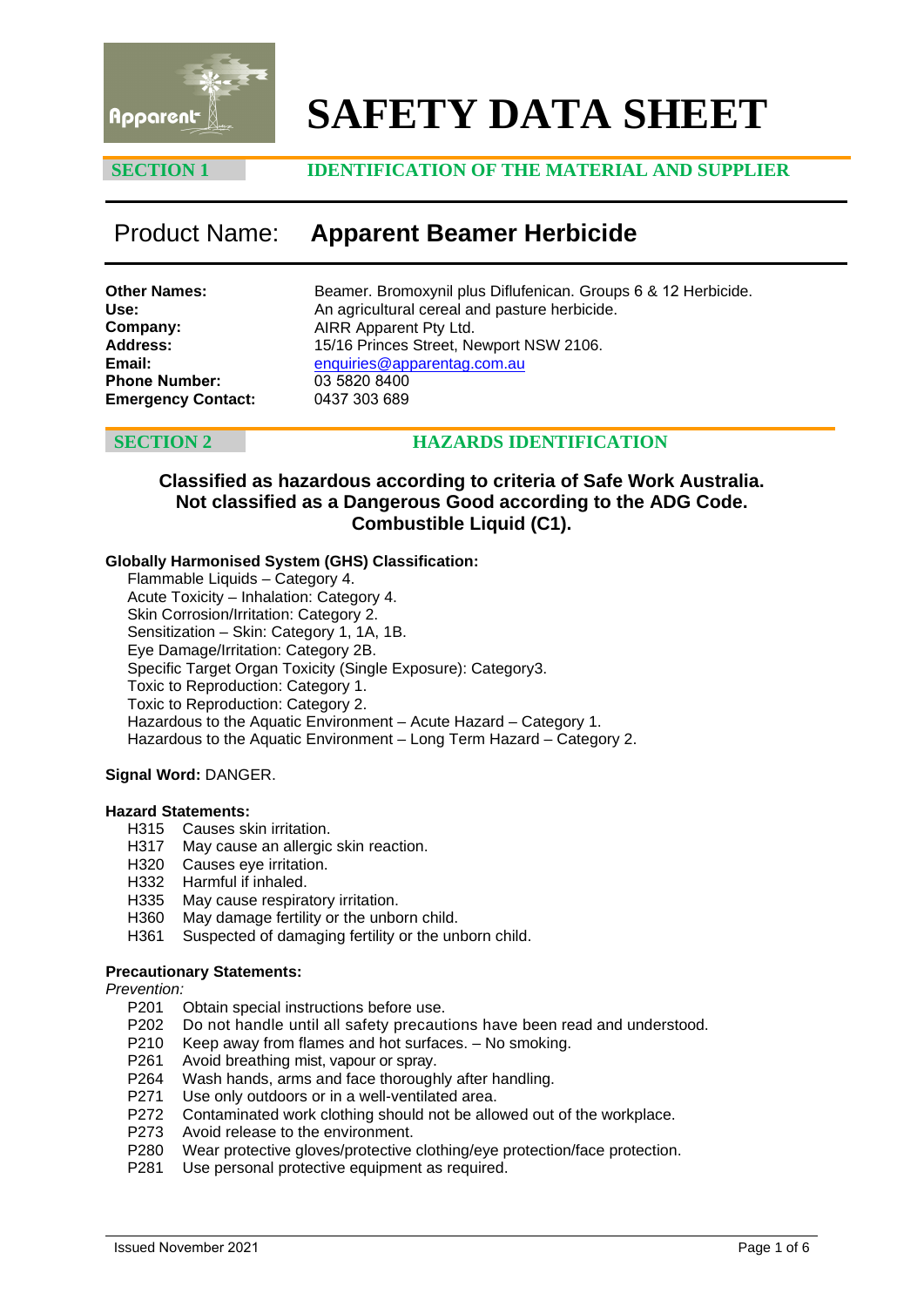# **Apparent Beamer Herbicide Issued: November 2021**

# **SECTION 2 HAZARDS IDENTIFICATION**

| Response:        |                                                                                                                                     |
|------------------|-------------------------------------------------------------------------------------------------------------------------------------|
| $P302 + P352$    | IF ON SKIN: Wash with plenty of soap and water.                                                                                     |
| $P304 + P340$    | IF INHALED: Remove victim to fresh air and keep at rest in a position comfortable<br>for breathing.                                 |
| P305+P351+P338   | IF IN EYES: Rinse cautiously with water for several minutes. Remove contact<br>lenses, if present and easy to do. Continue rinsing. |
| $P308 + P313$    | IF exposed or concerned: Get medical advice/attention:                                                                              |
| P312             | Call a POISON CENTER or doctor/physician if you feel unwell.                                                                        |
| P321             | Specific treatment see Safety Directions on the product label.                                                                      |
| P332+P313        | If skin irritation occurs: Get medical advice/attention.                                                                            |
| P333 + P313      | If skin irritation or rash occurs: Get medical advice/attention.                                                                    |
| P337+P313        | If eye irritation persists: Get medical advice/attention.                                                                           |
| P362             | Take off contaminated clothing and Wash before reuse.                                                                               |
| P363             | Wash contaminated clothing before reuse.                                                                                            |
| P370 + P378      | In case of fire: Use carbon dioxide, foam or dry agent for extinction.                                                              |
| P391             | Collect Spillage.                                                                                                                   |
| Storage:         |                                                                                                                                     |
| P403 + P233      | Store in a well-ventilated place. Keep container tightly closed.                                                                    |
| P405             | Store locked up.                                                                                                                    |
| Disposal:        |                                                                                                                                     |
| P <sub>501</sub> | Dispose of contents/container in accordance with national regulations.                                                              |
|                  |                                                                                                                                     |





# **SECTION 3 COMPOSITION/INFORMATION ON INGREDIENTS**

| Ingredients:                                                       |                   |                   |
|--------------------------------------------------------------------|-------------------|-------------------|
| <b>CHEMICAL</b>                                                    | <b>CAS NUMBER</b> | <b>PROPORTION</b> |
| Bromoxynil present as the octanoate ester                          | 29450-45-1        | $250$ g/L         |
| <b>Diflufenican</b>                                                | 83164-33-4        | $25$ g/L          |
| N-Methyl-2-pyrrolidone                                             | 872-50-4          | 175 $g/L$         |
| Liquid Hydrocarbons                                                | ۰                 | 397 g/L           |
| Other ingredients (including water) determined not to be hazardous | <b>Balance</b>    |                   |

# **SECTION 4 FIRST AID MEASURES**

| <b>FIRST AID</b>         |                                                                                                                                                                                                                                                          |  |
|--------------------------|----------------------------------------------------------------------------------------------------------------------------------------------------------------------------------------------------------------------------------------------------------|--|
| Ingestion:               | If poisoning occurs, contact a Doctor or Poisons Information Centre. Phone 131 126. If<br>swallowed do NOT induce vomiting. Wash mouth out with water and give water to drink.                                                                           |  |
| Eye contact:             | Immediately hold eyes open and flood with clean water until chemical is removed. Ensure<br>irrigation under eyelids by occasionally lifting them. Do not try to remove contact lenses<br>unless trained. If irritation persists, seek medical attention. |  |
|                          | Skin contact: Remove contaminated clothing. Wash skin with soap and water. If skin is irritated and<br>persists, seek medical advice.                                                                                                                    |  |
| Inhalation:              | Remove to fresh air and observe until recovered. If irritation or symptoms persists more<br>than about 30 minutes, seek medical advice.                                                                                                                  |  |
| <b>Advice to Doctor:</b> | Treat symptomatically. If vomiting occurs, solvent present may cause pulmonary<br>pneumonitis.                                                                                                                                                           |  |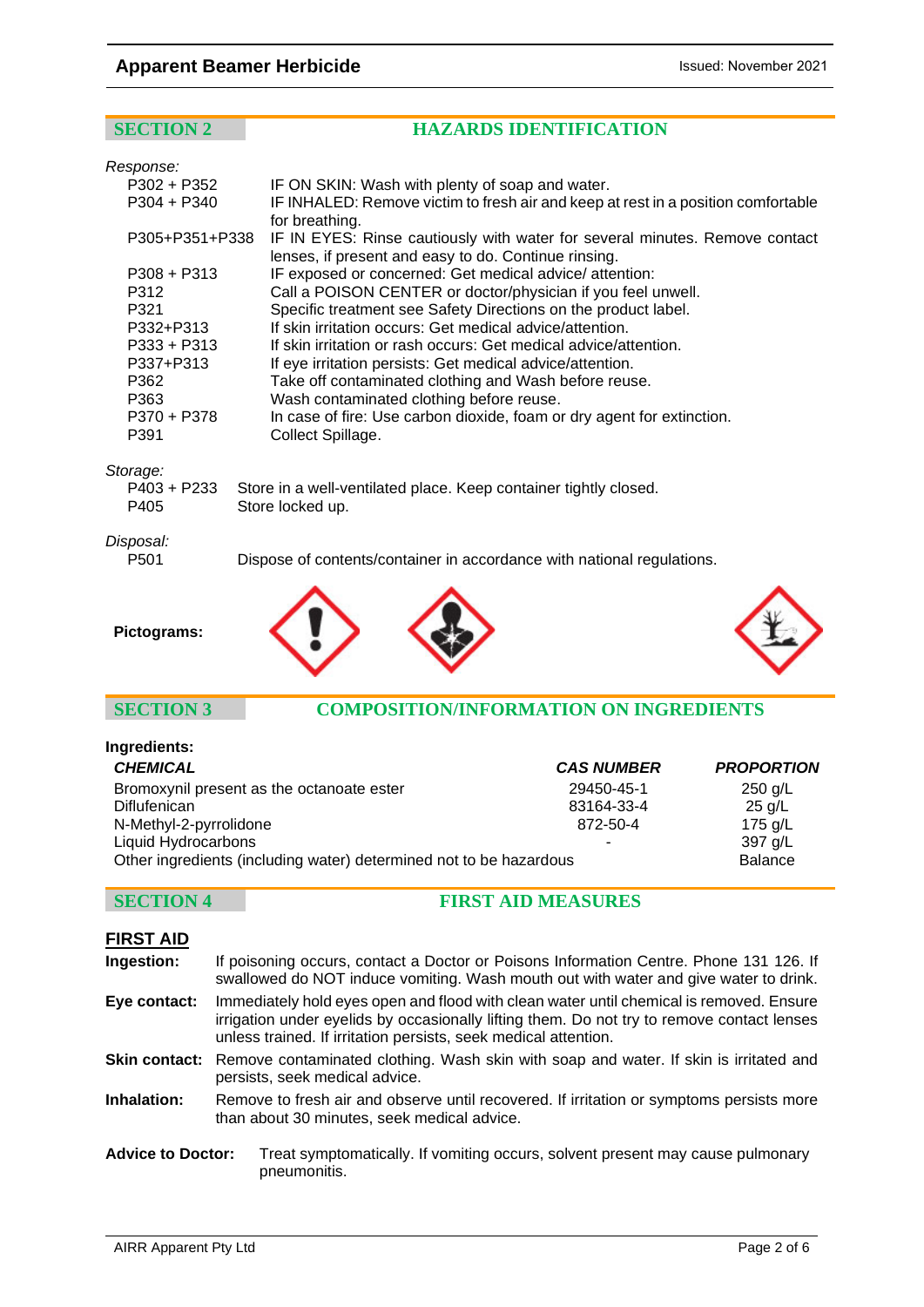### **Apparent Beamer Herbicide Intervention of the US** Issued: November 2021

### **SECTION 5 FIRE FIGHTING MEASURES**

**Specific Hazard:** Combustible liquid (C1) – Flash point > 62°C.

**Extinguishing media:** Extinguish fire using carbon dioxide, alcohol resistant foam or dry agent. If waterspray is used, contain all runoff. Contain all runoff.

**Hazards from combustion products:** There is a risk of an explosion from this product if commercial quantities are involved in a fire. On heating will emit toxic fumes. Firefighters to wear self-contained breathing apparatus and suitable protective clothing if risk of exposure to vapour or smoke.

**Precautions for fire-fighters and special protective equipment:** Isolate fire area. Evacuate downwind residents. Wear full protective clothing and self-contained breathing apparatus. Do not breathe smoke or vapours generated.

### **SECTION 6 ACCIDENTAL RELEASE MEASURES**

**Emergency procedures:** In the event of a major spill, prevent spillage from entering drains or water courses. As a minimum, wear overalls, elbow length PVC gloves and face shield or goggles.

In the case of spillage, stop leak if safe to do so, and contain spill. Prevent spillage entering drains or watercourses. Contain and absorb spilled material with absorbent material such as sand, clay, cat litter or material such as vermiculite. Collect recoverable product for use as labelled on the product.

Vacuum, shovel or pump contaminated spilled material into an approved container and dispose of waste as per the requirements of Local or State Waste Management Authorities. Keep out animals and unprotected persons. Launder protective clothing before storage or re-use.

**Material and methods for containment and cleanup procedures:** To clean spill area, tools and equipment, wash with a solution of soap, water and acetic acid/vinegar. Follow this with a neutralisation step of washing the area with a bleach or caustic soda ash solution. Finally, wash with a strong soap and water solution. Absorb, as above, any excess liquid and add both solutions to the drums of waste already collected.

# **SECTION 7 HANDLING AND STORAGE**

**Precautions for Safe Handling:** Product is harmful if inhaled or swallowed. Will irritate eyes, nose, throat and skin. Avoid inhaling spray mist. When preparing spray wear elbow length PVC gloves and faceshield. If product in eyes, wash it out immediately with water. After use and before eating, drinking or smoking, wash hands, arms and face thoroughly with soap and water. After each day's use wash gloves, face shield and contaminated clothing.

**Conditions for Safe Storage:** This product is classified as a C1 (Combustible Liquid) for the purpose of storage and handling, in accordance with the requirements of AS 1940. Refer to state regulations for storage and transport requirements. Not classified as a Dangerous Good by the ADG. Store in the closed, original container in a well ventilated area away from children, animals, food, feedstuffs, seed and fertilisers. Do not store for prolonged periods in direct sunlight. Do not store near naked flames or ignition sources.

### **SECTION 8 EXPOSURE CONTROLS / PERSONAL PROTECTION**

### **Exposure Guidelines:**

Exposure guidelines have been established for N-methyl pyrrolidone by Safe Work Australia and the manufacturer recommends an Exposure level (PEL) for Diflufenican 2.3 mg/m<sup>3</sup>.

| <b>Atmospheric Contaminant</b>                              | <b>Exposure Standard (TWA)</b> | $STEL$ (mg/m <sup>3</sup> )      |  |
|-------------------------------------------------------------|--------------------------------|----------------------------------|--|
| N-methyl pyrrolidone                                        | 103 mg/m <sup>3</sup> (25 ppm) | $309 \,\mathrm{mg/m^3}$ (75 ppm) |  |
| TWA = Time-weight Average. STEL = Short Term Exposure Limit |                                |                                  |  |

### **Biological Limit Values:**

No biological limit allocated.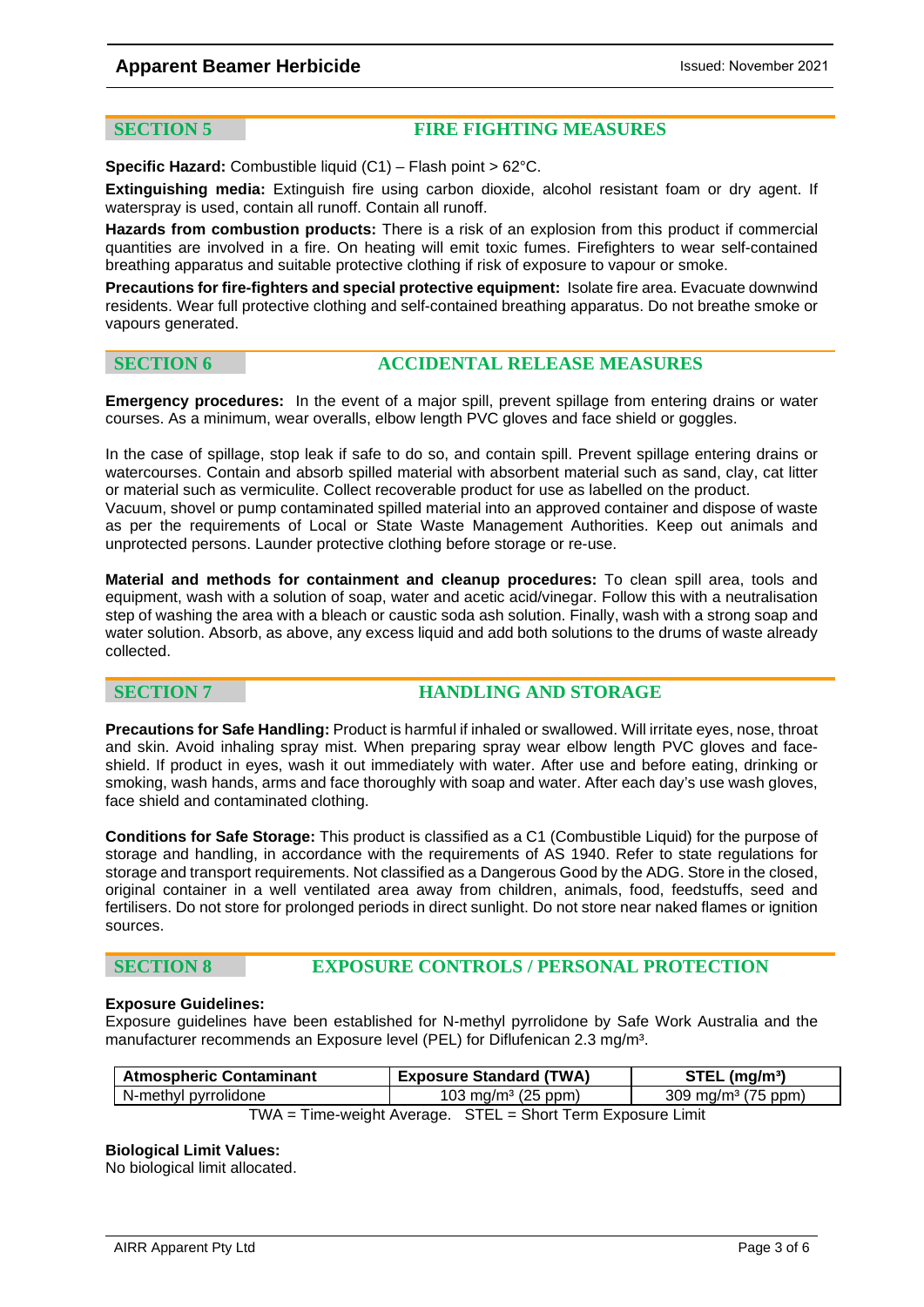# **SECTION 8 EXPOSURE CONTROLS / PERSONAL PROTECTION** (Continued)

### *Engineering controls:*

Use in ventilated areas. Keep containers closed when not in use. No special engineering controls are normally required.

### **Personal Protective Equipment (PPE):**

When preparing spray wear elbow length PVC gloves and face-shield. If product in eyes, wash it out immediately with water. After use and before eating, drinking or smoking, wash hands, arms and face thoroughly with soap and water. After each day's use wash gloves, face shield and contaminated clothing. Personal Hygiene: Product is harmful if inhaled or swallowed. Will irritate eyes, nose, throat and skin. Avoid inhaling spray mist. Clean water should be available for washing in case of eye or skin contamination. Wash skin before eating, drinking or smoking. Shower at the end of the workday.

### **SECTION 9 PHYSICAL AND CHEMICAL PROPERTIES**

| Clear, light yellow to dark brown liquid.<br>Aromatic odour. |
|--------------------------------------------------------------|
| No data available.                                           |
| No data available.                                           |
| Emulsifies in water.                                         |
| No data available.                                           |
| Combustible Liquid (C1).                                     |
| $>62^{\circ}$ C.                                             |
| This product is a Schedule 6 (S6) Poison.                    |
| Approximately 1.09.                                          |
|                                                              |

# **SECTION 10 STABILITY AND REACTIVITY**

**Chemical Stability:** Product is considered stable in ambient conditions for a period of at least 2 years after manufacture.

**Conditions to avoid:** Avoid sources of ignition and extremes of temperature.

**Incompatible materials:** Keep away from strong oxidizing agents, strong acids and strong bases.

**Hazardous decomposition products:** When burnt will emit toxic and noxious fumes. Will not polymerise.

**Hazardous reactions:** No hazardous reactions known.

### **SECTION 11 TOXICOLOGICAL INFORMATION**

No specific data is available for this product as no toxicity tests have been conducted on this product. Information presented is our best judgement based on similar products and/or individual components. As with all products for which limited data is available, caution must be exercised through the use of protective equipment and handling procedures to minimise exposure.

### *Potential Health Effects:*

### **ACUTE EFFECTS**

- **Swallowed:** Harmful if swallowed. Possible symptoms of exposure include: headache, nausea, dizziness and weakness. Acute Oral  $LD_{50}$  365 mg/kg (rat) (bromoxynil octanoate); Acute Oral  $LD_{50}$  > 5000 mg/kg (rat) (diflufenican). If aspirated into the lung, e.g. from vomiting, the presence of solvent may result in chemical pneumonitis or other lung damage.
- **Eye:** This product is slight eye irritant.
- **Skin:** This product is a mild to moderate skin irritant. Acute dermal LD<sub>50</sub> > 2,000 mg/kg (rat) (for both bromoxynil octanoate and diflufenican). Prolonged contact with the concentrate can cause defatting of the skin and may result in dermatitis.
- **Inhaled:** Harmful if inhaled. Symptoms of exposure by inhalation are similar to those described for ingestion. LC<sub>50</sub> (rat):  $0.72 - 0.81$  mg/L/4 hr (bromoxynil octanoate) LC<sub>50</sub> (rat):  $> 5.12$ mg/L/4hr (diflufenican).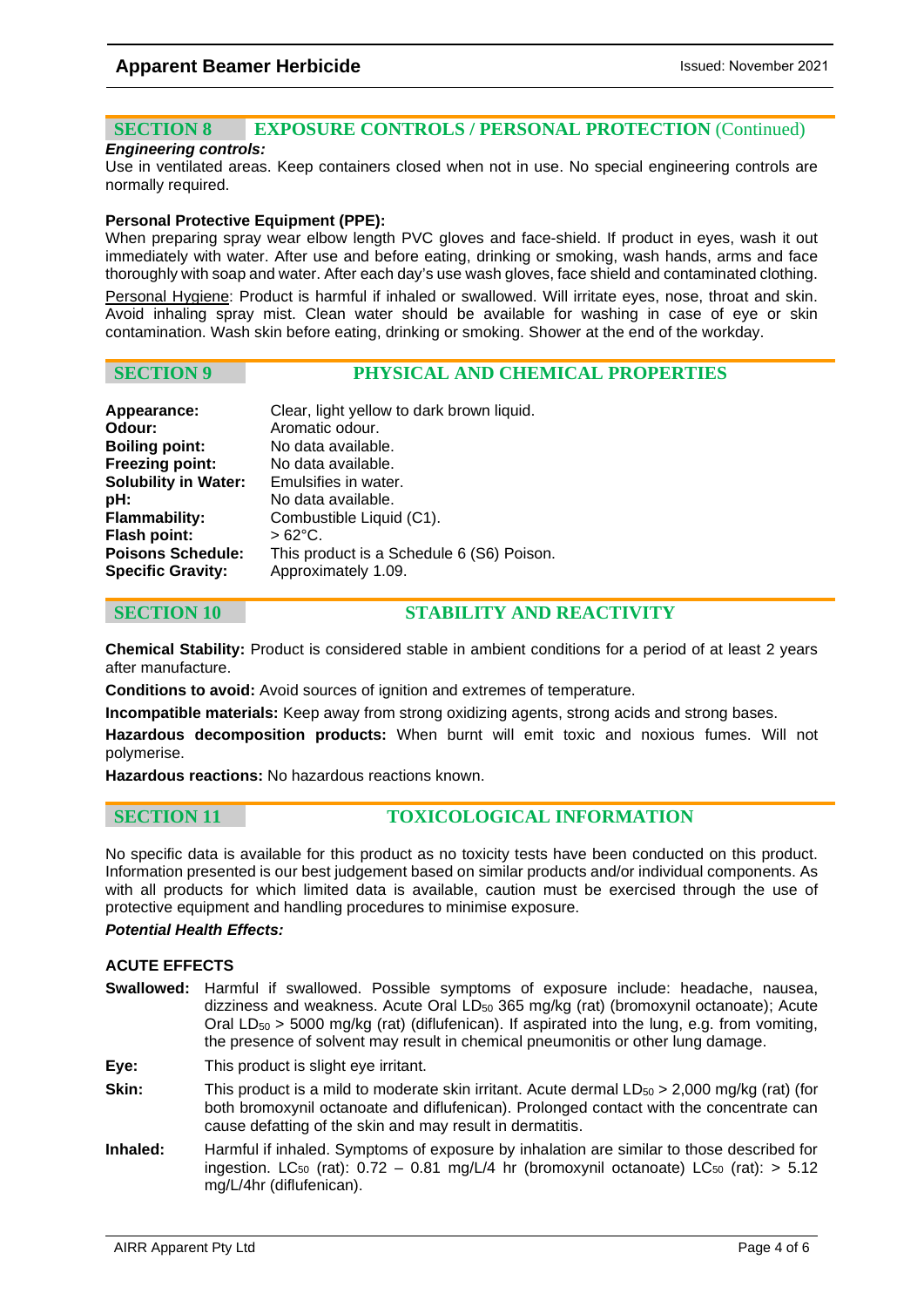# **SECTION 11 TOXICOLOGICAL INFORMATION** (Continued)

**Chronic toxicity:** Bromoxynil is classified by the European Community as a category 3 teratogensubstances which cause concern for man owing to possible teratogenic effects but in in respect of which the information is not adequate for making a satisfactory assessment. The US EPA has classified bromoxynil octanoate as a Group C possible human carcinogen based on an increased incidence of liver tumours in mice. It is not mutagenic. Diflufenican was not mutagenic, carcinogenic or teratogenic and did not show reproductive effects in animal studies. In animal studies, N-methyl-2- pyrrolidone showed a development toxic effect in high doses which were maternally toxic.

Safe Work Australia has classified bromoxynil octanoate in the occupational environment as a Carcinogen Category 3 substance. This means that the substance is not classifiable as to carcinogenicity to humans.

Safe Work Australia has classified N-Methyl-Pyrrolidone in the occupational environment as a reproduction category 2 substance – which indicates that there is sufficient evidence to provide a strong presumption that human exposure to the substance may result in impaired fertility. N-methyl-2-pyrrolidone caused testicular damage and male infertility in laboratory tests.

# **SECTION 12 ECOLOGICAL INFORMATION**

**Environmental Toxicology:** No data is available on this product. Dangerous to fish and algae. Low hazard to bees. Do not contaminate streams, rivers or waterways with the chemical or used containers.

| <b>Test Species</b>                                    | <b>Bromoxynil</b>                   | <b>Diflufenican</b>             |
|--------------------------------------------------------|-------------------------------------|---------------------------------|
| Blue Gill sunfish <b>1</b> /Rainbow trout <sup>2</sup> | $LC_{50} = 0.06$ mg/L $\circled{1}$ | $LC_{50} = 109 \mu g/L \oslash$ |
| Bobwhite quail                                         | $LC_{50} = 170$ mg/kg               | $LC_{50}$ > 2150 mg/kg          |
| Mallard duck                                           | $LC_{50} = 2350$ mg/kg              | $LC_{50} > 4000$ mg/kg          |
| Daphnia magna                                          | $LC_{50}$ (48 hr) > 190 mg/L        | $LC_{50}$ > 240 $\mu$ g/L       |
| Algae toxicity                                         | $EC_{50} = 1$ mg/L                  | $LC_{50}$ > 0.046 mg/L          |

**Environmental Fate:** *Bromoxynil* has a low persistence in soil. In sandy soil, the half-life is about 10 days but is pH dependent. The evidence suggests that, while Bromoxynil is broken down by some soil bacteria, it may inhibit the action of other bacteria that promote the formation of nitrite by a process called nitrification

*Diflufenican* is not readily biodegradable. Bioconcentration factor =  $1.596$ . DT<sub>50</sub> =  $85 - 282$  days depending on soil type and water content. N-methyl-pyrrolidone is readily biodegradable.

**SECTION 13 DISPOSAL CONSIDERATIONS**

**Spills and Disposal:** Persons involved in cleanup require adequate skin protection - see section 8. Keep material out of streams and sewers. Vacuum, shovel or pump waste into an approved drum. To decontaminate spill area, tools and equipment, wash with detergent and water and add the solution to the drums of wastes already collected and label contents. Dispose of drummed wastes, including decontamination solution in accordance with the requirements of Local or State Waste Management Authorities. In rural areas contact ChemClear [http://www.chemclear.com.au](http://www.chemclear.com.au/) for help with collection of unwanted rural chemicals.

**Disposal of empty non re-fillable containers:** Triple rinse containers before disposal. Add rinsings to spray tank. DO NOT dispose of undiluted chemicals on-site. If recycling, replace cap and return clean containers to recycler or designated collection point. If not recycling, break, crush or puncture and deliver empty packaging to an approved waste management facility. If an approved waste management facility is not available, bury the empty packaging 500 mm below the surface in a disposal pit specifically marked and set up for this purpose clear of waterways, desirable vegetation and tree roots, in compliance with relevant Local, State or Territory government regulations. DO NOT burn empty containers or product.

drumMUSTER is the national program for the collection and recycling of empty, cleaned, non returnable crop production and on-farm animal health chemical containers. If the label on your container carries the drumMuster symbol, triple rinse the container, ring your local Council, and offer the container for collection in the program.